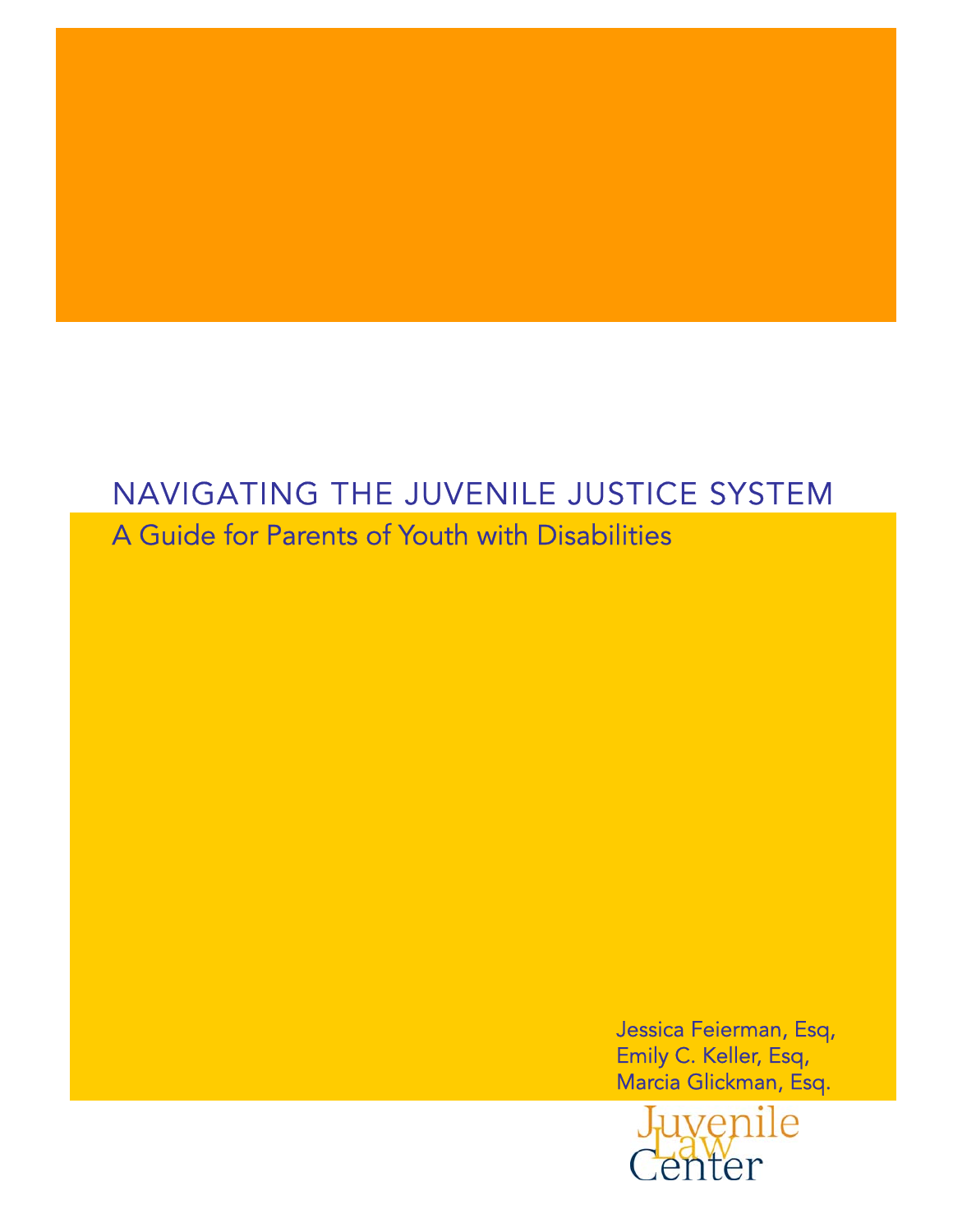# Navigating the Juvenile Justice System: A Guide for Parents of Youth with Disabilities

Jessica Feierman, Esq. Emily C. Keller, Esq. Marcia Glickman, Esq. JUVENILE LAW CENTER

Juvenile Law Center is a national public interest law firm that works to ensure that child welfare, juvenile justice and other public systems provide vulnerable children with the protection and services they need to become happy, healthy and productive adults.

Part or all of this publication may be reproduced if credited to Juvenile Law Center. This publication may also be downloaded at Juvenile Law Center's website, www.JLC.org.

> JUVENILE LAW CENTER 1315 Walnut Street, Suite 400 Philadelphia PA 19107 215-625-0551 Fax: 215-625-2808 www.JLC.org

> > © 2009 All rights reserved

Prepared with support from the Public Welfare Foundation & the Pennsylvania Developmental Disabilities Council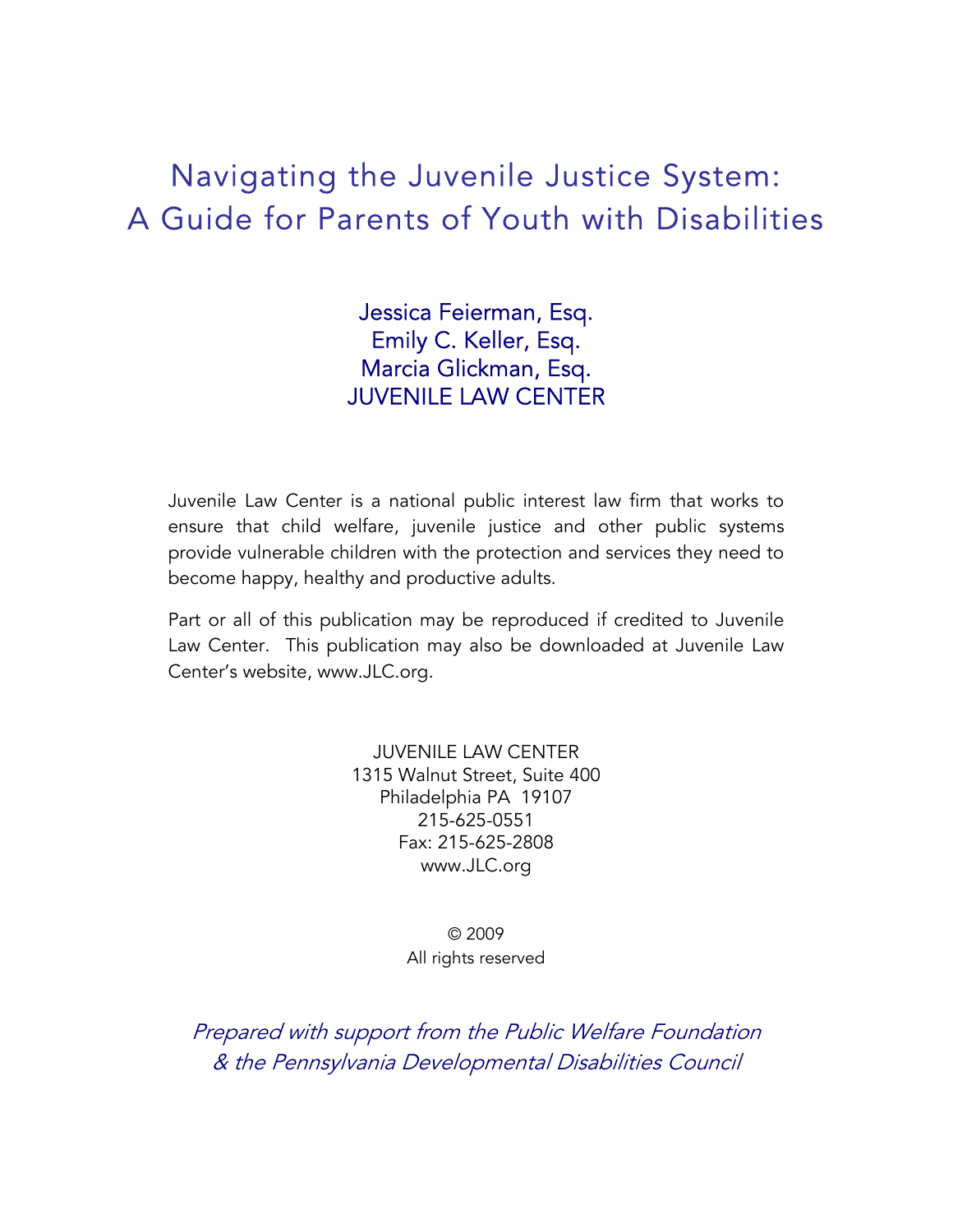## **Overview**

The purpose of this guide is to help parents better understand the juvenile justice process, particularly how it works for a child with a disability. This guide will walk parents through each stage of the process, pointing out the places where the parent's input is especially important. The juvenile justice process can be confusing for anyone caught in the middle of it. This is especially true when the child involved has disabilities. The goal of this guide is to provide parents with some important tools to help navigate through the process and to make sure that their child receives the services to which she is entitled.

This guide provides legal information about the juvenile justice system in Pennsylvania, but using this guide is not the same as getting legal advice.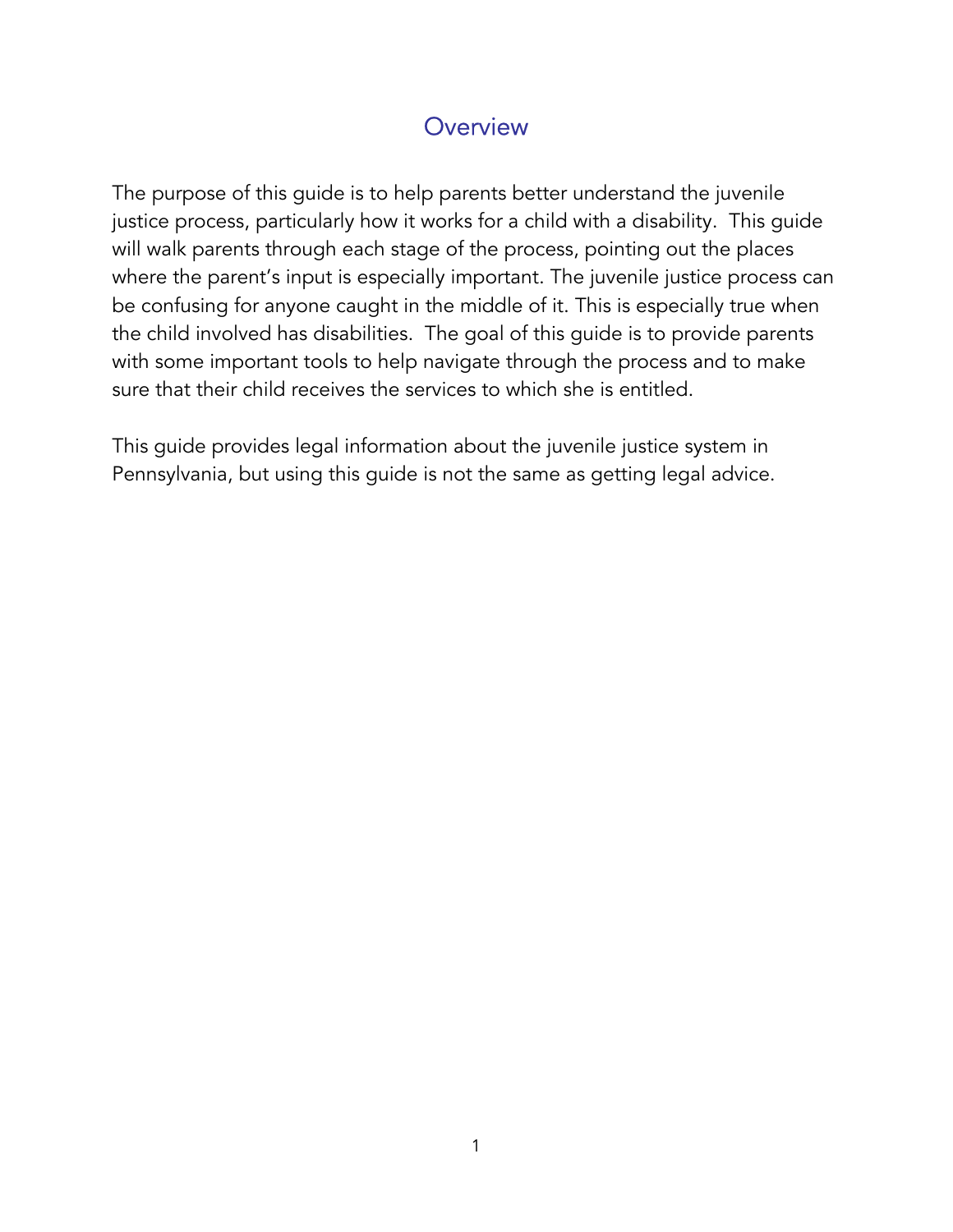## The Juvenile Justice Process

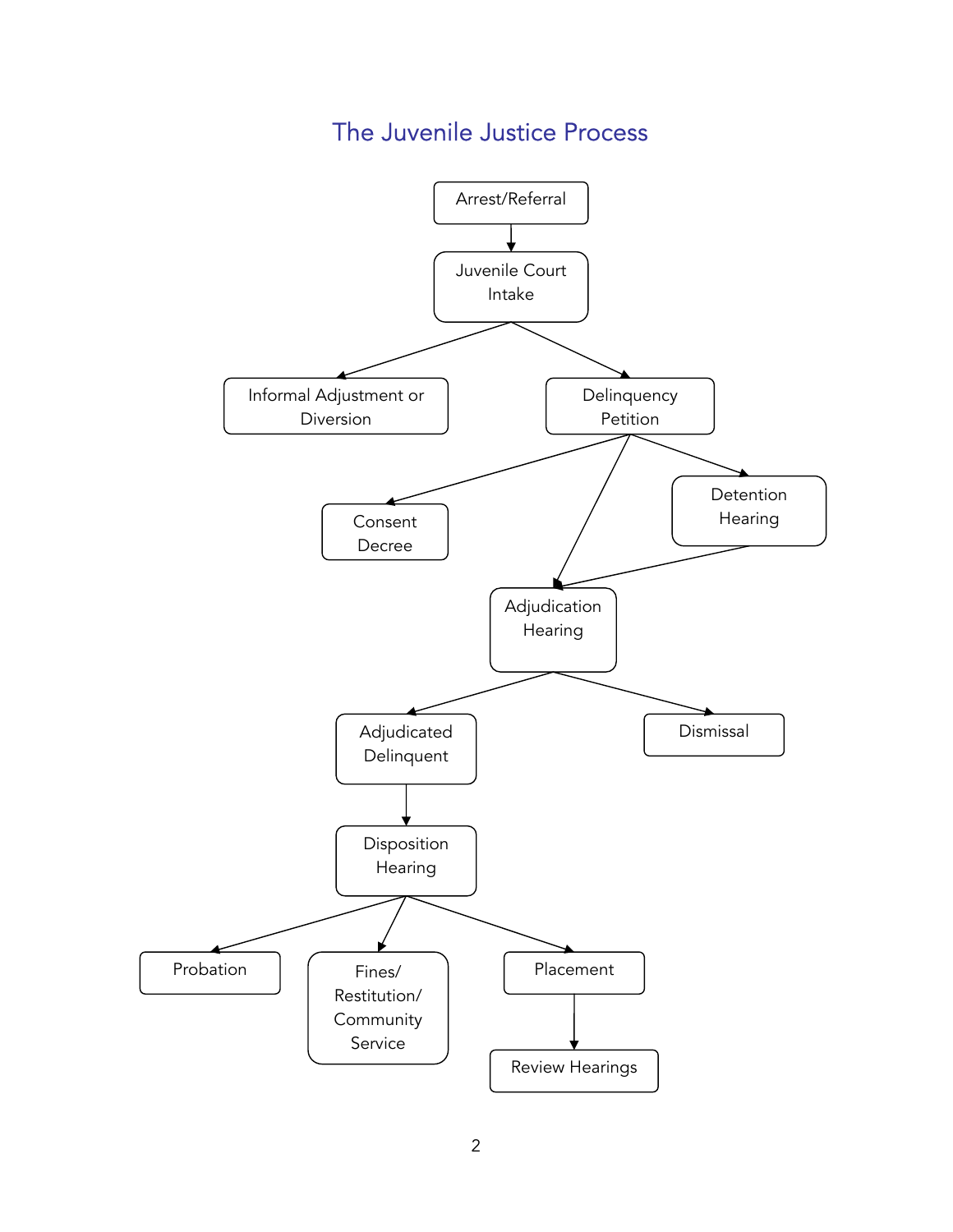## ENTERING THE JUVENILE JUSTICE SYSTEM: ARREST OR SCHOOL REFERRAL

There are typically two ways that your child will become involved in the juvenile justice system: either the school will report an incident to the probation office (school referral) or your child will be arrested.

School Referral: The school may report your child's behavior directly to the juvenile justice system.

### What You Can Do:

There are some programs *within* schools that can help keep your child from making contact with the juvenile justice system. These can include:

(1) diversion programs to address issues within the school system instead of referring to the juvenile justice system;

(2) school-based behavioral health services to help children work on problem-solving skills, develop other positive behaviors, and address mental health issues;

(3) special education services

(4) Medicaid-funded or privately funded behavioral health services. For example, your child could receive counseling outside of school or from a staff person providing Therapeutic Support Services (TSS) for your child in the classroom.

Whenever possible, look for positive interventions for your child that can help keep the child out of the juvenile justice system. If you have a chance to speak with the school before the referral to the juvenile justice system, find out whether alternative services can be put in place. If not, ask the child's attorney whether he or she could argue that the school or mental health system, not the juvenile justice system, should be addressing the problem.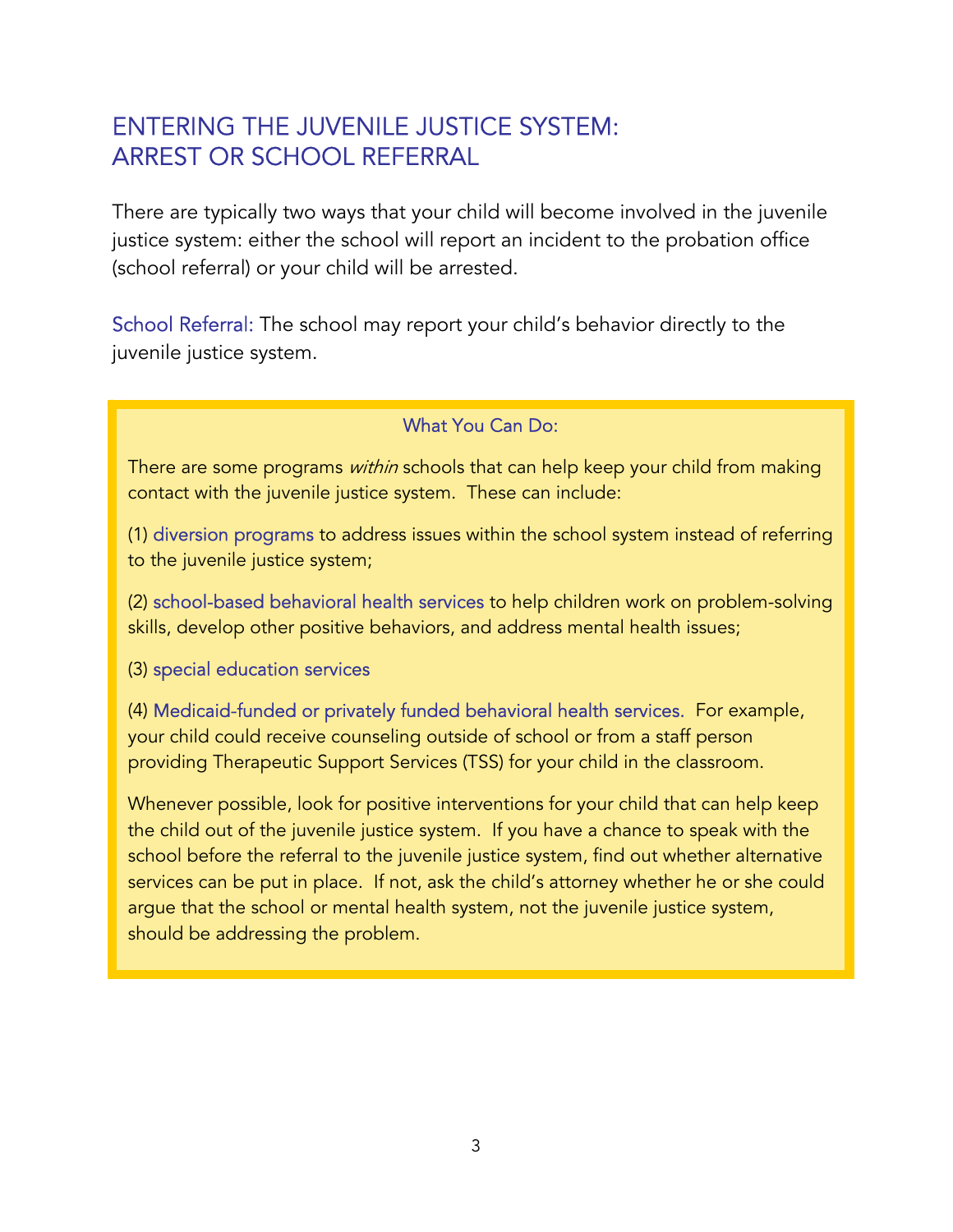Arrest: If your child is arrested, you should do the following:

- Do NOT allow the police to talk to your child if you are not present. Police may ask you if it is okay if they talk to your child without you being there. They may even suggest that your child will be more comfortable if you are not there when your child is talking to the police. In order to protect your child, you should NEVER agree to allow your child to be interviewed or questioned by the police if you are not there.
- Try to see your child immediately. If the police will not let you see your child, send them a letter of protest, and make a copy of the letter to give to your child's lawyer.
- Remind your child NOT to talk to the police without a lawyer present. Your child should not tell the police ANYTHING unless your child's attorney says it is ok, even if your child was not involved in any way.
- Find out as much information as possible about the charges as soon as possible and find out if there were any witnesses.
- Do not ask your child to confess to you. If your child confesses to you, the prosecutor can call you as a witness against your child. The only person that your child can safely tell the story to is his or her attorney.
- BE CAREFUL WHAT YOU ASK FOR: Even though you may be very frustrated with your child, worried about his behavior, and hopeful that your child may get the help he needs in the juvenile justice system, be careful before you ask a judge to send your child to placement. Before you ask the court to send your child away, talk with people about the system and about the options. Often, children do not get the treatment services they need and deserve in placement.

## THE CRITICAL IMPORTANCE OF AN ATTORNEY

Your child has the right to an attorney. As soon as your child is detained, she has the right to a lawyer. The court will provide a lawyer for your child if you do not already have one. If you can't afford a lawyer, the court will pay for the lawyer.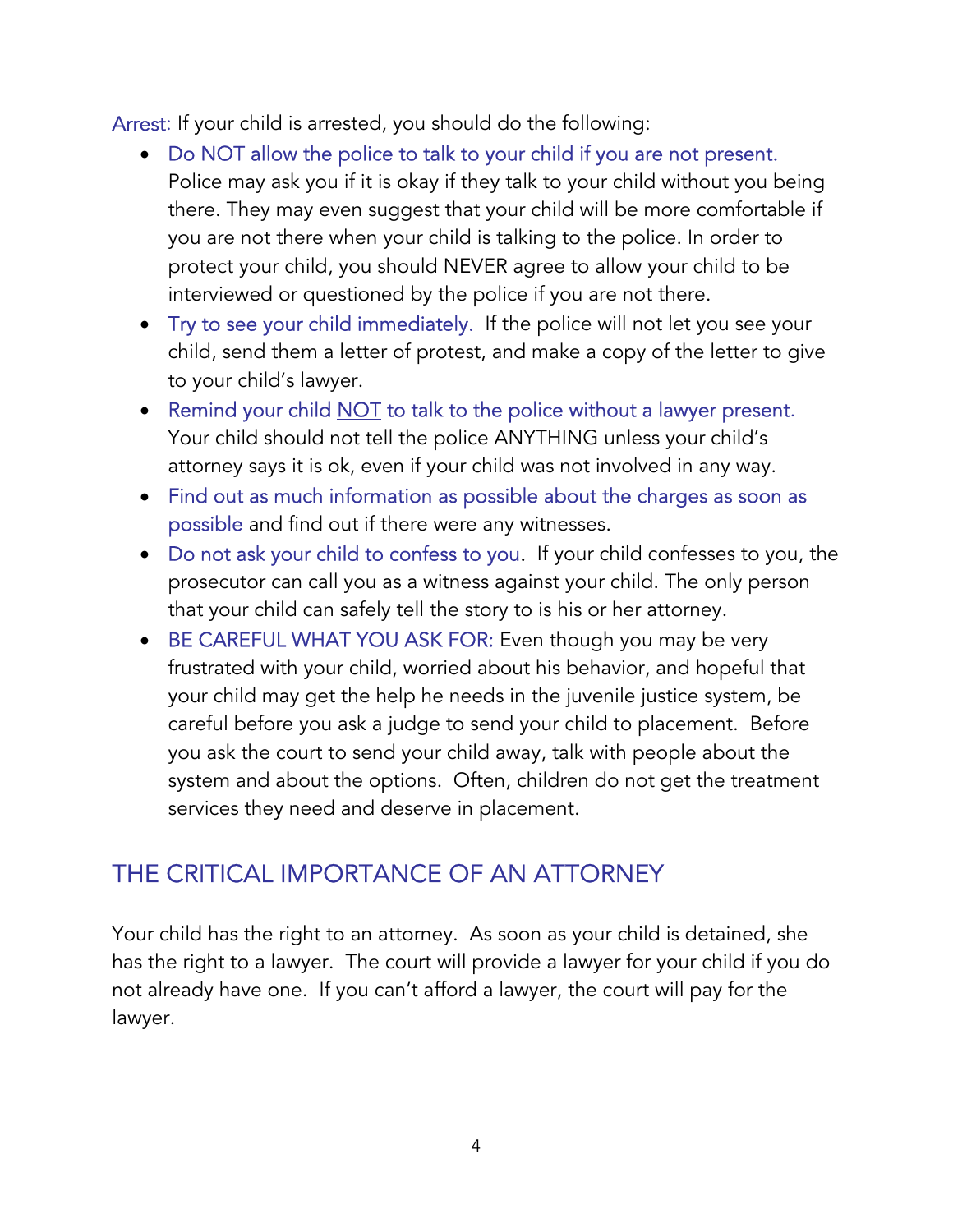It is very important that your child is represented by an attorney at all key proceedings, even if the police or probation officer tells you that your child will be facing only probation. Legal proceedings in juvenile court are serious and the consequences could follow your child for the rest of her life. The lawyer is responsible for making sure that your child's rights are protected.

#### What You Can Do:

#### Make Sure to Tell Your Child's Attorney:

- If your child has an IEP (show the attorney your copy if you have one).
- If your child is in the middle of a disciplinary action at school.
- If your child is in a special class or has a special placement, or has special services or resources provided in the regular classroom.
- If your child has had special testing or evaluations.
- If you have participated in any meetings at school about your child's education (such as a placement and planning team meeting for special).
- If the school has told you that your child has a learning disability of any kind or if you suspect that your child may have a learning disability of any kind.
- If you believe that your child's conduct that led to arrest was related to the child's disability, especially if the incident happened at school.
- As much as you know about your child's disability and her behavior related to the disability. This will help the attorney explain your child's behavior to the probation officer and the judge.

Any other information you think will help explain your child's circumstances.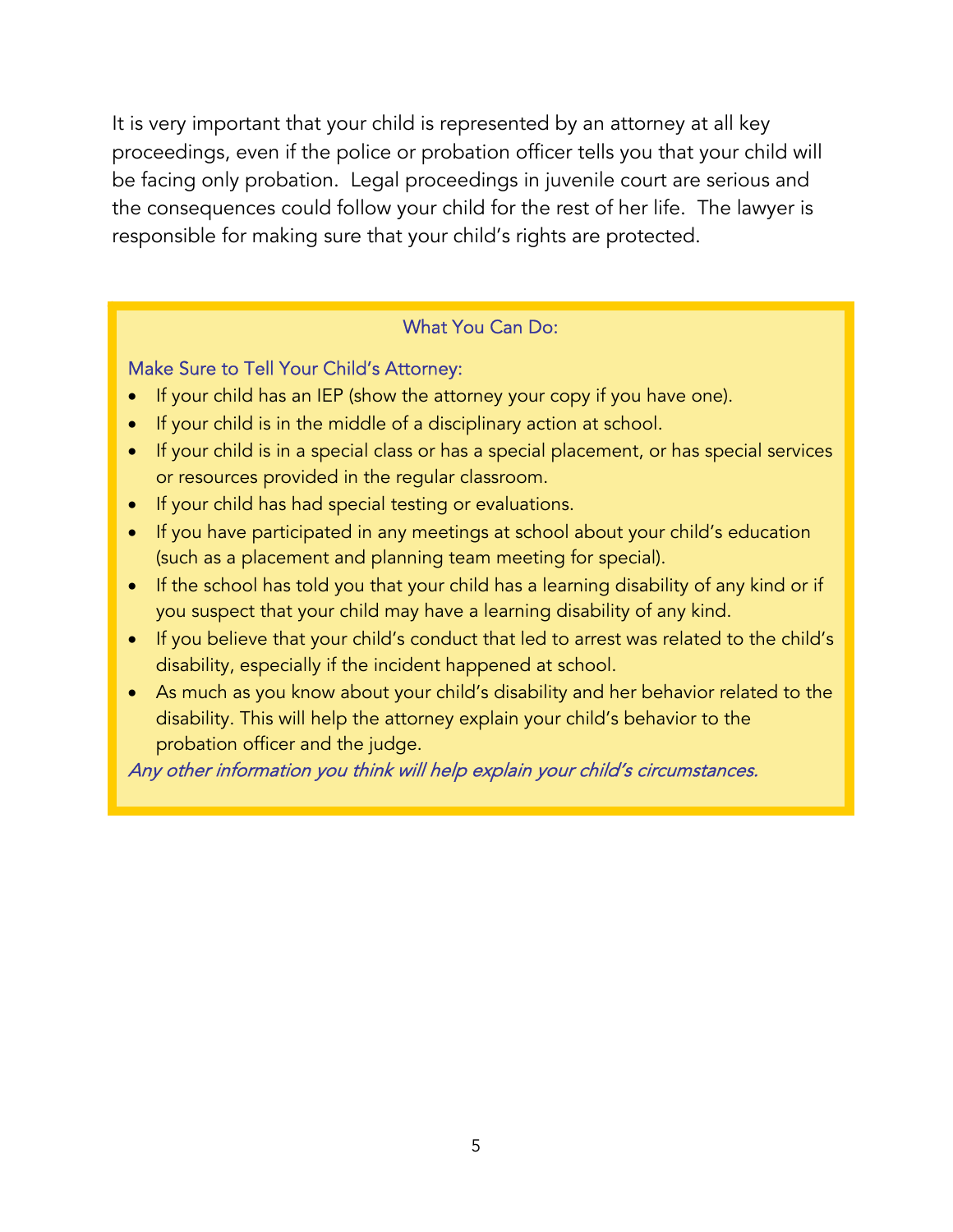## PROBATION INTAKE

After your child is arrested, he will be sent to speak to an intake officer. The intake officer must base his or her recommendation on an interview with the child, the parents, the complainant, and the victim. Before the intake interview, you and your child must be provided with a copy of the written allegation against your child and informed about your child's constitutional rights, including the right to remain silent. Pennsylvania law prohibits any incriminating statement made to a juvenile probation officer who is considering an informal adjustment from being used against the child in any criminal proceedings. Still, it's a good idea to consult with your child's attorney before this interview, and you may want ask the attorney to attend.

### What You Can Do:

Support your child and provide the intake officer with any information required about how you intend to help your child get the services he needs. Make sure you tell the probation officer about your child's disability and how it might affect your child's ability to understand or answer questions and to act properly in all situations. Find out what options are available to get your child into a diversion program instead of having him go to court for an adjudication.

If the case is handled by consent decree or informal disposition, make sure that your child understands all of the rules he must follow. Also, make sure that your child's disability will not prevent him from successfully obeying the conditions set by probation. If you think it will, discuss your concerns with the lawyer if he or she is there, or the intake officer.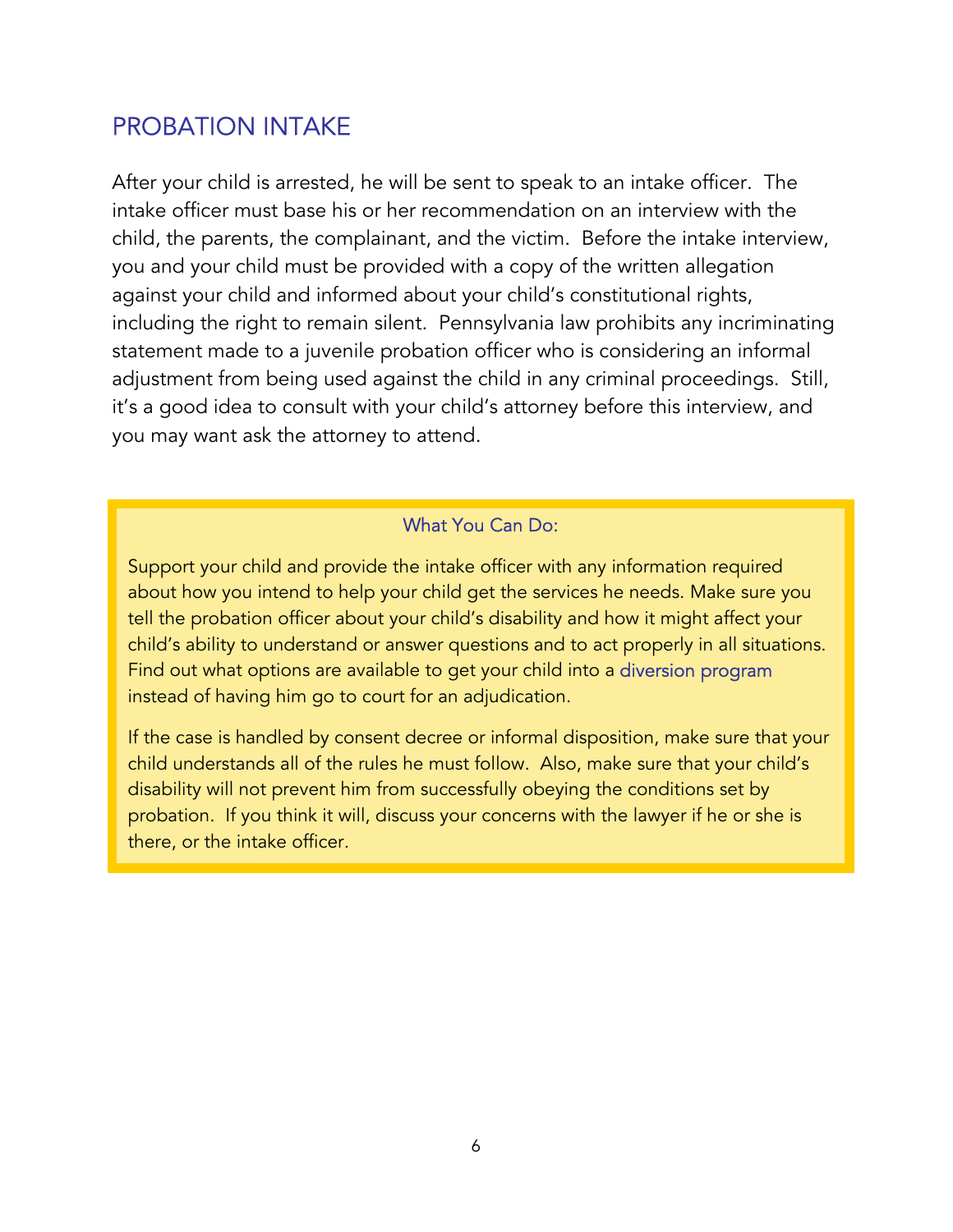#### Possible outcomes of the intake interview:

- Dismissal: If the intake officer decides to dismiss the case, your child would have no more connection with the juvenile court system for that offense and there would be nothing on her permanent record.
- Informal adjustment: An informal adjustment typically means that your child can live at home, but must follow the rules given to him by the probation officer for at least six months. If the rules are followed, the charges will be dismissed and the child's record will remain clean. The informal adjustment plan may require your child to attend school, stay away from friends who cause trouble, and check in with the probation officer. It may also require your child to participate in a diversion program such as victim-offender mediation, a skill-building program, a dispute resolution program, or a community service program.
- Consent decree: A consent decree occurs when probation recommends that the case go forward, but also recommends that the sentence be suspended if your child agrees to the probation plan. The District Attorney and the Court must also agree to a consent decree. Like the informal adjustment, the consent decree plan may require your child to attend school, stay away from friends who cause trouble, and check in with the probation officer. It may also require your child to participate in a diversion program such as victim-offender mediation, a skillbuilding program, a dispute resolution program, or a community service program.
- A formal petition: If the probation officer files a formal petition with the court, your child's case will be heard by a judge. At that point, the court will hold an adjudicatory hearing (similar to a trial in the adult system).

## WHEN PROBATION FILES A FORMAL PETITION

If probation files a formal delinquency petition, your child will receive a court date. While waiting for her day in court a few things could happen:

- Your child may return home
- Your child may be placed on home detention with supervision or electronic monitoring.
- Your child may be placed in shelter care or foster care if the court is concerned that staying at home may result in further trouble or the child is unlikely to show up in court if she stays at home.
- Your child may be placed in detention.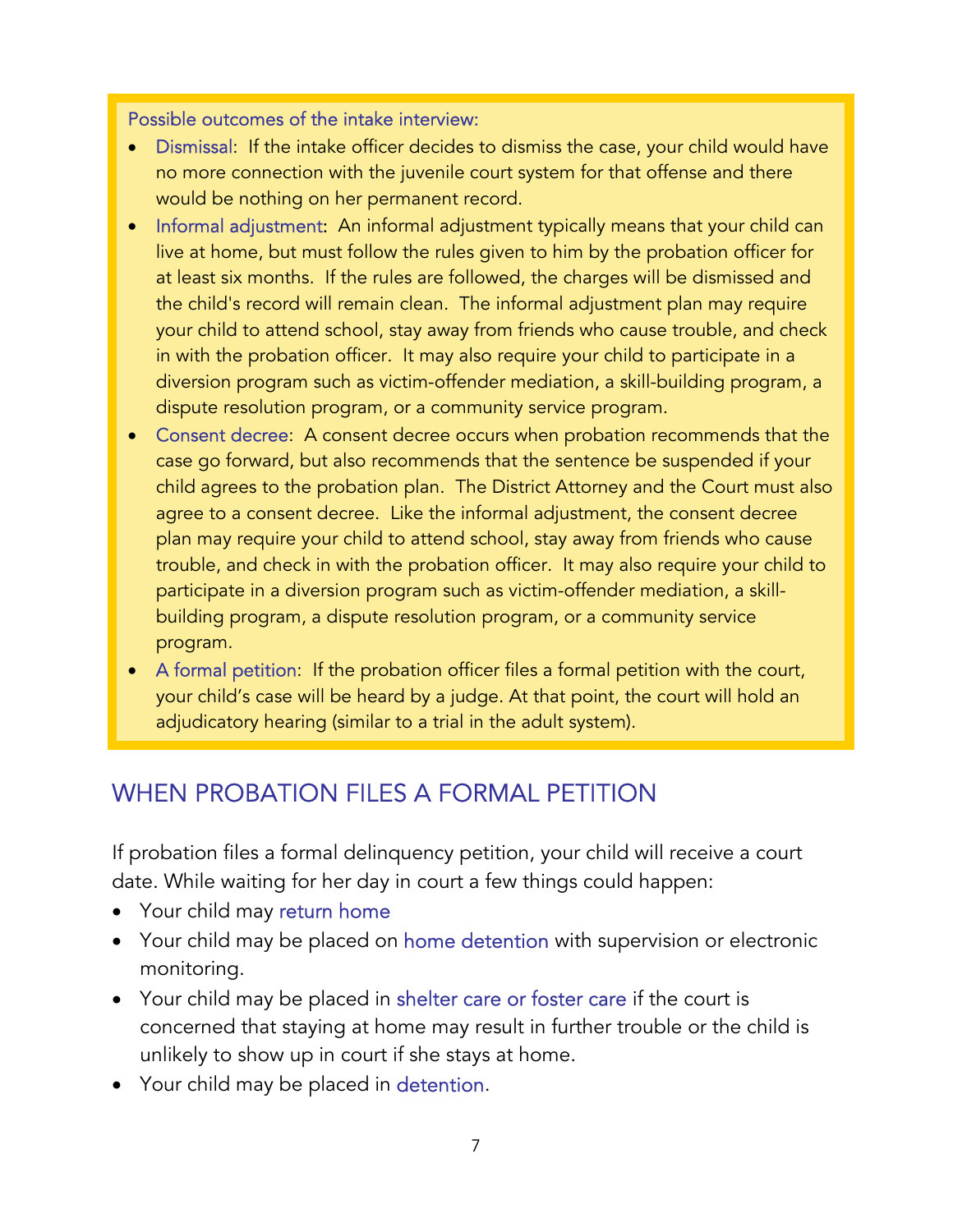## PRETRIAL DETENTION

If your child is placed in detention before seeing a judge, these are some important rules you should know:

- Within 72 hours of being detained, a judge or master must hold a hearing.
- You, your child, and your child's attorney must receive notice including the date, time, place and purpose of the hearing. The notice can be in writing, over the phone or in person.
- If you do not get notice of the hearing, you can send a note to the court and the court must hold another hearing within 72 hours of receiving your letter.

The only purpose of this hearing is to determine whether your child should stay in detention. The judge must first decide if there is a reasonable basis to believe that your child may have committed the crime. Then, the judge must decide whether your child must be in detention to protect people or property in the community, or to ensure that your child returns to court for the adjudication hearing. If there is a less restrictive alternative that would work, the judge may not order detention. The judge is going to look to you, the parent, to decide if you will be able to keep your child safe and out of trouble. A judge may also release the child to other family members, not just the custodial parents/guardians, so you may want to talk to other family members to see if they would be willing and able to take care of your child. This may be especially important if you think there are reasons why you may not be able to keep your child safe or out of trouble (for example, your work schedule or a history of conflict with your child).

### What You Can Do:

Make sure the lawyer and the judge know what you will do to keep your child safe and out of trouble at home. Make sure that the lawyer knows about your child's disabilities and how they affect your child's behavior. This information will help the judge make a good decision about whether detention is appropriate and what services your child will need if detained.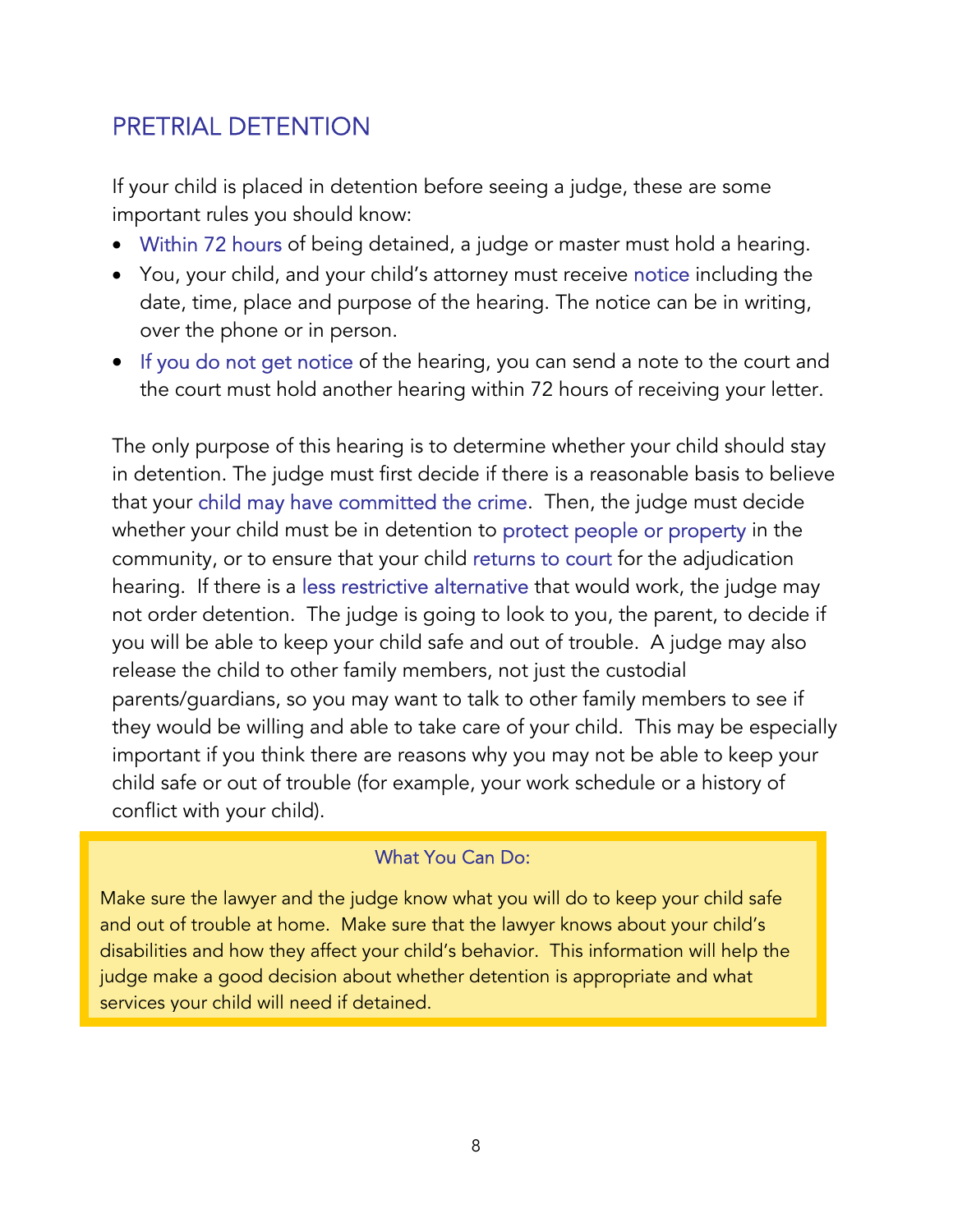### If your child is detained pre-adjudication:

- The formal delinquency petition must be filed within 24 hours or by the next business day in court. The adjudication hearing must be held within 10 days of the filing of the petition. If it is not, your child must be released from detention unless one of the following occurs:
	- o If the prosecution needs more time to gather evidence, the court may allow for no more than 10 additional days in detention.
	- o If the child requests more time, the court will continue the case for 10 days at a time, until the youth is ready to attend a hearing.
- You are allowed to visit your child in detention. Detention can be very difficult for children, and family visits can make a big difference.

### The right to special education services:

Children in detention still have all of their special education rights under federal law. The state must provide children appropriate special educational services as described in their Individualized Education Programs (IEPs). Parents should insist that their child receives the same special education services that she was receiving in her home school. Your child also has a right to health and behavioral health services.

### What You Can Do:

Make sure that the detention center gets all necessary information about your child's special education needs, as well as her prescription medications and other health needs. If your child has been receiving counseling or other mental or medical health services before detention, ask the judge to order that arrangements be made for these services to continue while the child is in detention.

If your child is not receiving the necessary special education services, medication or counseling, report this to the head of the detention facility in writing, and make sure to tell your child's lawyer and probation officer right away.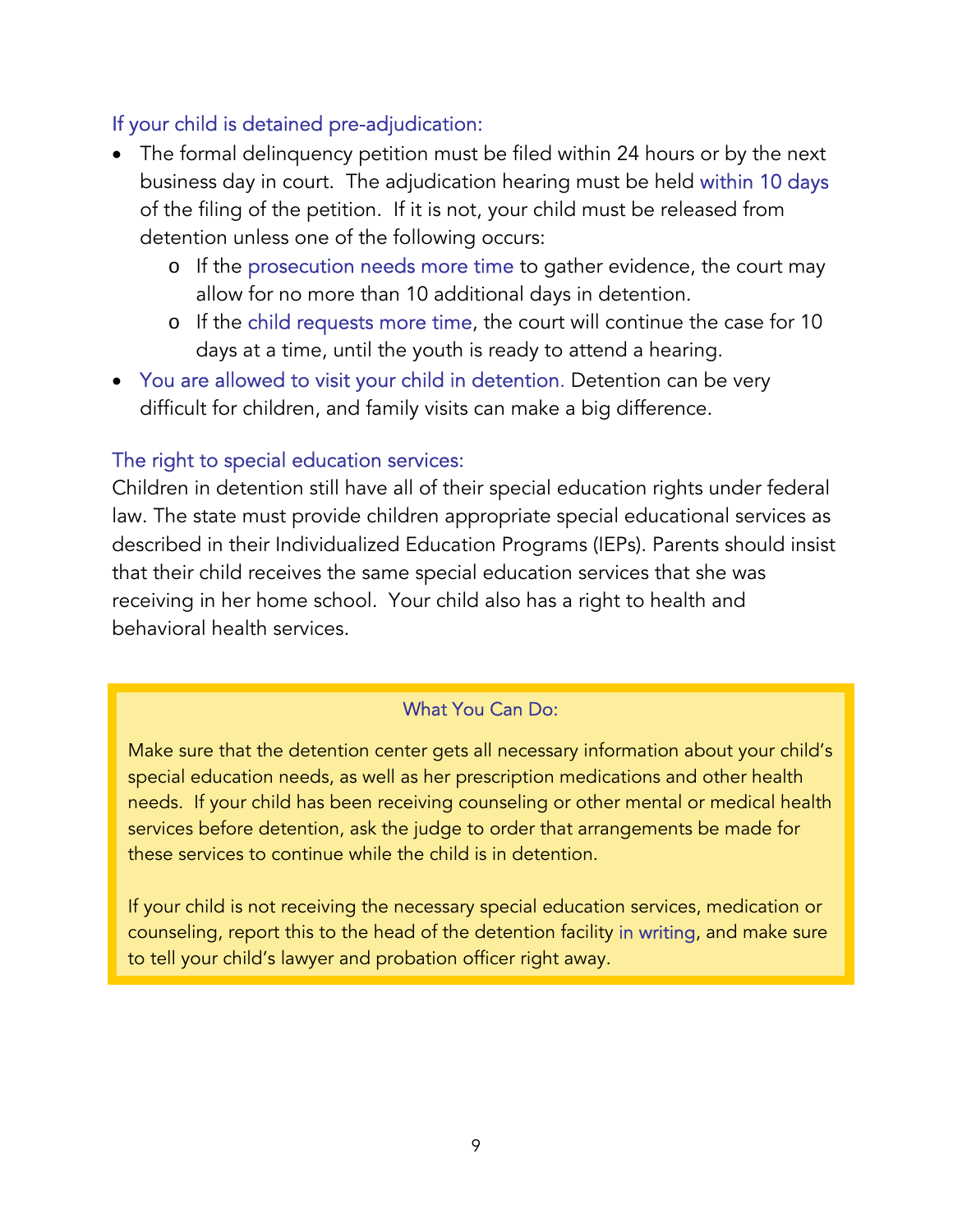# ADJUDICATION HEARING

### Timetable:

- If your child is in detention, the hearing will be held within 10 days of the filing of the petition.
- If your child is not in detention, the hearing must be held within 90 days of filing the petition unless the parties agree or one of the sides can show that they have a good reason to ask for an extension.
- After the hearing, the judge has no more than 7 days to issue a "finding of facts" that explains whether the court thinks that the juvenile has done the things that he is accused of doing.

At the adjudication hearing, your child, with the help and advice of an attorney, may decide to admit that she committed the offense. If your child decides to admit participating in the crime, he is giving up important rights, including a right to a hearing, a right to have the government prove its case beyond a reasonable doubt, and a right to confront his accusers. This is an important decision that your child should discuss with his attorney. The judge should also make sure that your child is aware of these important rights before accepting any admission from your child.

If your child admits to the offense, the court will then determine if your child is in need of treatment, rehabilitation, and supervision. If so, the judge will enter a finding of delinquency.

If your child denies that he committed the offense, the judge will hold a hearing to decide if he should be adjudicated delinquent (similar to being found guilty in adult court). The prosecution will first present its evidence and call its witnesses, then your child's attorney will present evidence supporting your child's version of events. If the judge finds that your child committed a delinquent act, the judge will next determine if your child is in need of treatment, rehabilitation, and supervision. If so, the judge will enter a finding of delinquency.

Because of your child's disability, he may need special accommodations in order to participate in the hearing. Talk to your child's attorney about any concerns you may have that your child's disability may interfere with her ability to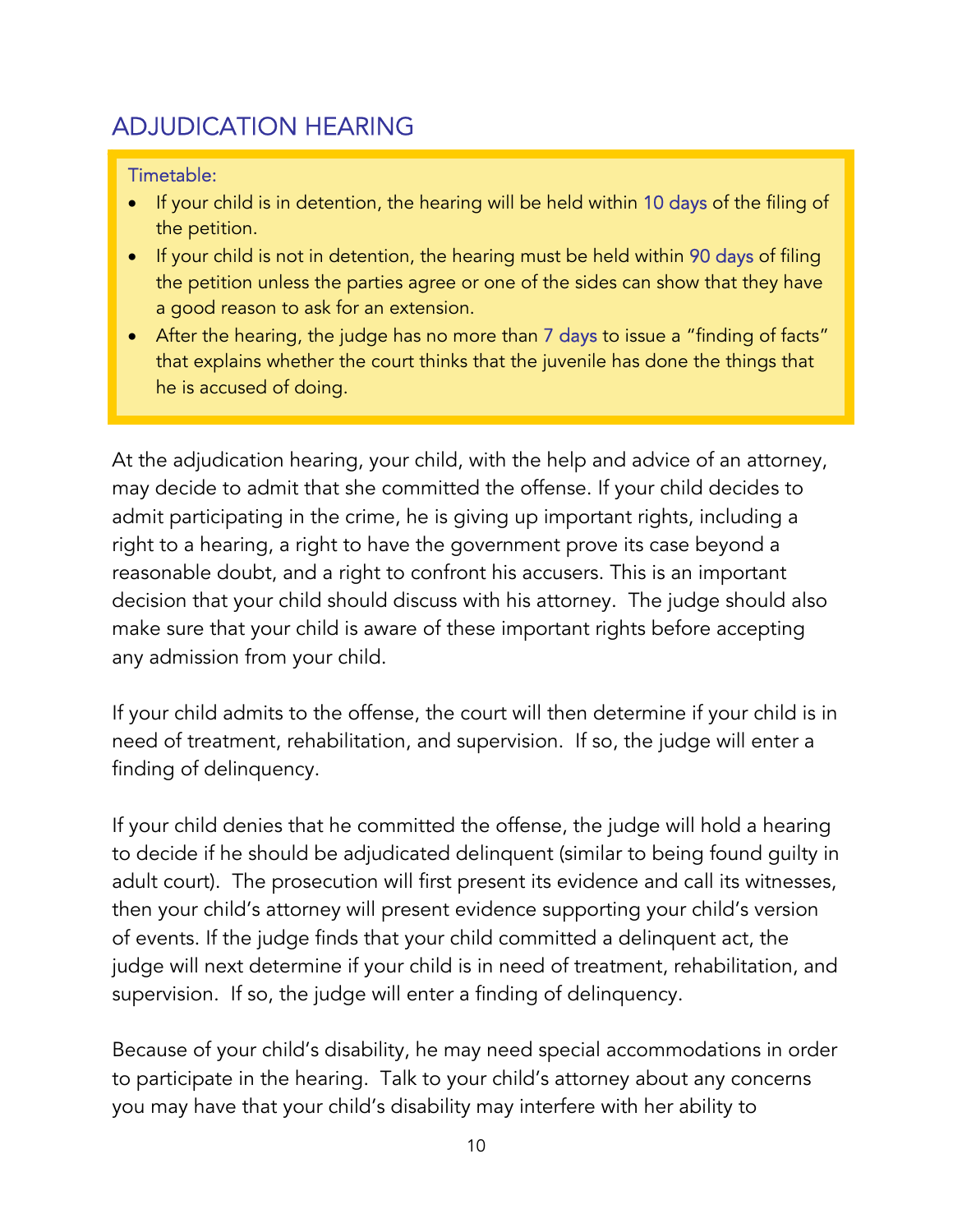communicate effectively with the attorney or cause your child to behave inappropriately in the courtroom. For your child to make good decisions, he may need the judge to present the choices and consequences of what happens in the courtroom in a different way. If your child is going to testify, it is important for the judge and prosecutor to understand your child's disability so that they can ask questions that your child will be able to understand and answer clearly. Additionally, the court should be aware if your child's facial expressions or body language are the result of a disability rather than a negative attitude.

Once the hearing is complete, the judge will determine whether or not the prosecution proved that your child committed the offense. However, if the judge does not find that your child committed the offense, your child will be free to return home.

## DISPOSITION HEARING

If your child admits to the offense, or the judge determines that the child committed a delinquent act, the judge must then decide what treatment, supervision or rehabilitation your child might need. The judge might decide this immediately after the adjudication hearing, or might schedule a second hearing. This is called the disposition hearing. It is like a sentencing hearing in the adult system.

In the disposition hearing, the judge will hear the probation officer's report and recommendations. The judge will probably want to understand from you what kind of support you are able to provide at home.

## What You Can Do:

Your role is to support your child and to make sure that the court understands exactly what kind of help your child needs to enable him to become a productive member of society. Make sure that the lawyer, probation officer and judge understand your child's special needs both educationally and medically. At the hearing, just as at the adjudication stage, make sure that there are proper systems in place for your child to effectively communicate and understand the proceedings.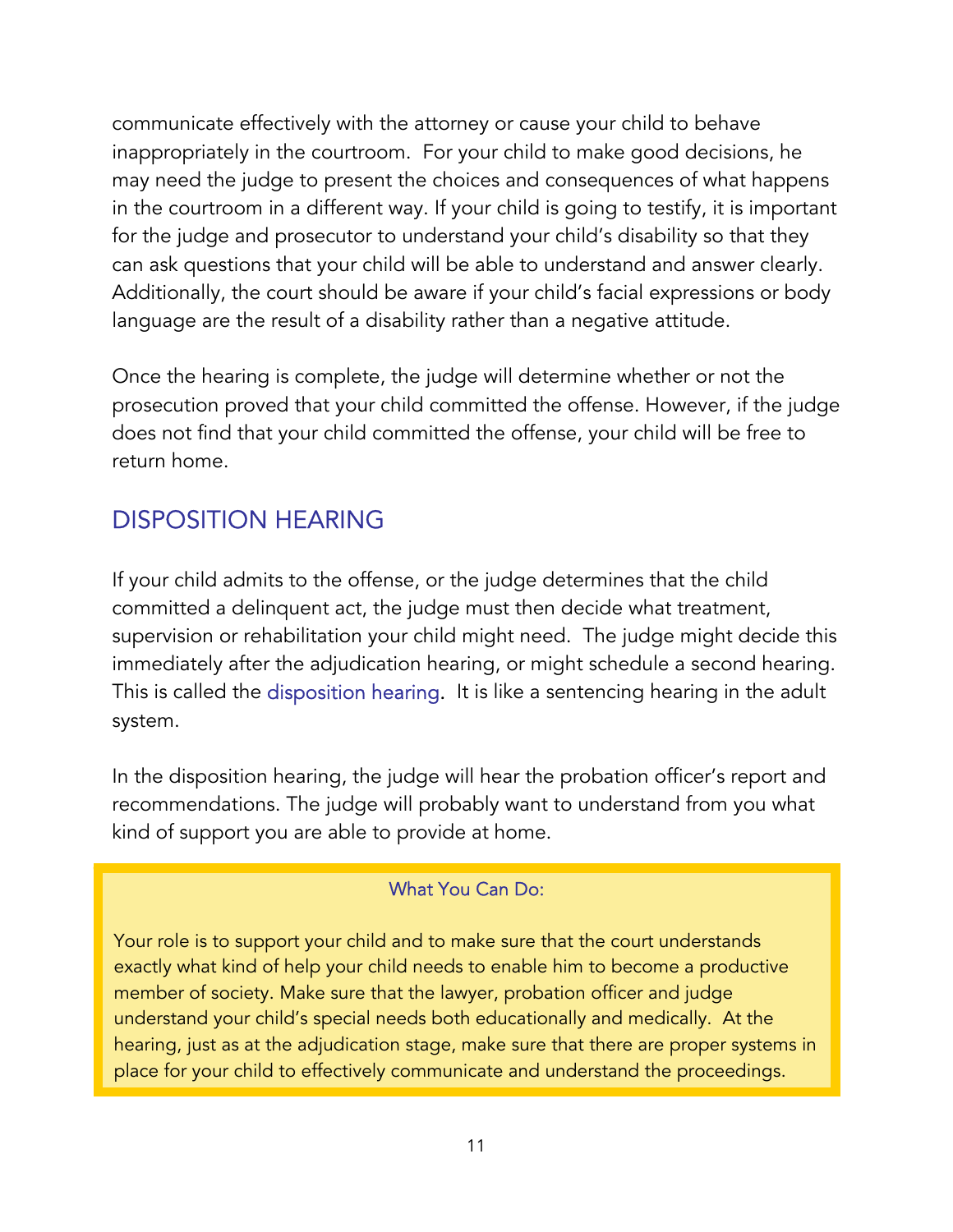The judge will likely rely very heavily on the social study report (sometimes called the case assessment) written by the probation officer. Parents/guardians and your child will be interviewed by the probation officer for this report. The victim(s), arresting officers, school officials, and others may also be interviewed for the report. In addition, drug and alcohol evaluations and other assessments may be ordered for the social study.

#### What is in the probation report?

- The seriousness of the offense or offenses that brought the juvenile to court
- The juvenile's behavior pattern at home, in school and in the community
- The physical, intellectual, emotional and social development of the juvenile, with an emphasis on how this development bears on the juvenile's current and future behavior
- Psychological, psychiatric and medical reports or evaluations where needed
- Job history and prospects
- The probation officer's overall evaluation of the juvenile's rehabilitative potential
- The probation officer's recommendation for a disposition that would work for the juvenile and the community

## POSSIBLE DISPOSITIONS

A judge has the option of entering different types of dispositions (the equivalent of a sentence in the adult system). These options include:

- Probation: Usually probation imposes various rules and conditions that your child must follow. The judge may impose a wide variety of conditions for your child to follow such as curfews, restrictions on where she may go or who she may associate with, apology letters, victim awareness classes, drug and alcohol testing, attendance at reporting centers, counseling, tutoring, mentoring, or mental health treatment.
- Community Service: Sometimes the court will require a juvenile to help out in the community as part of her disposition. This may be a condition of probation.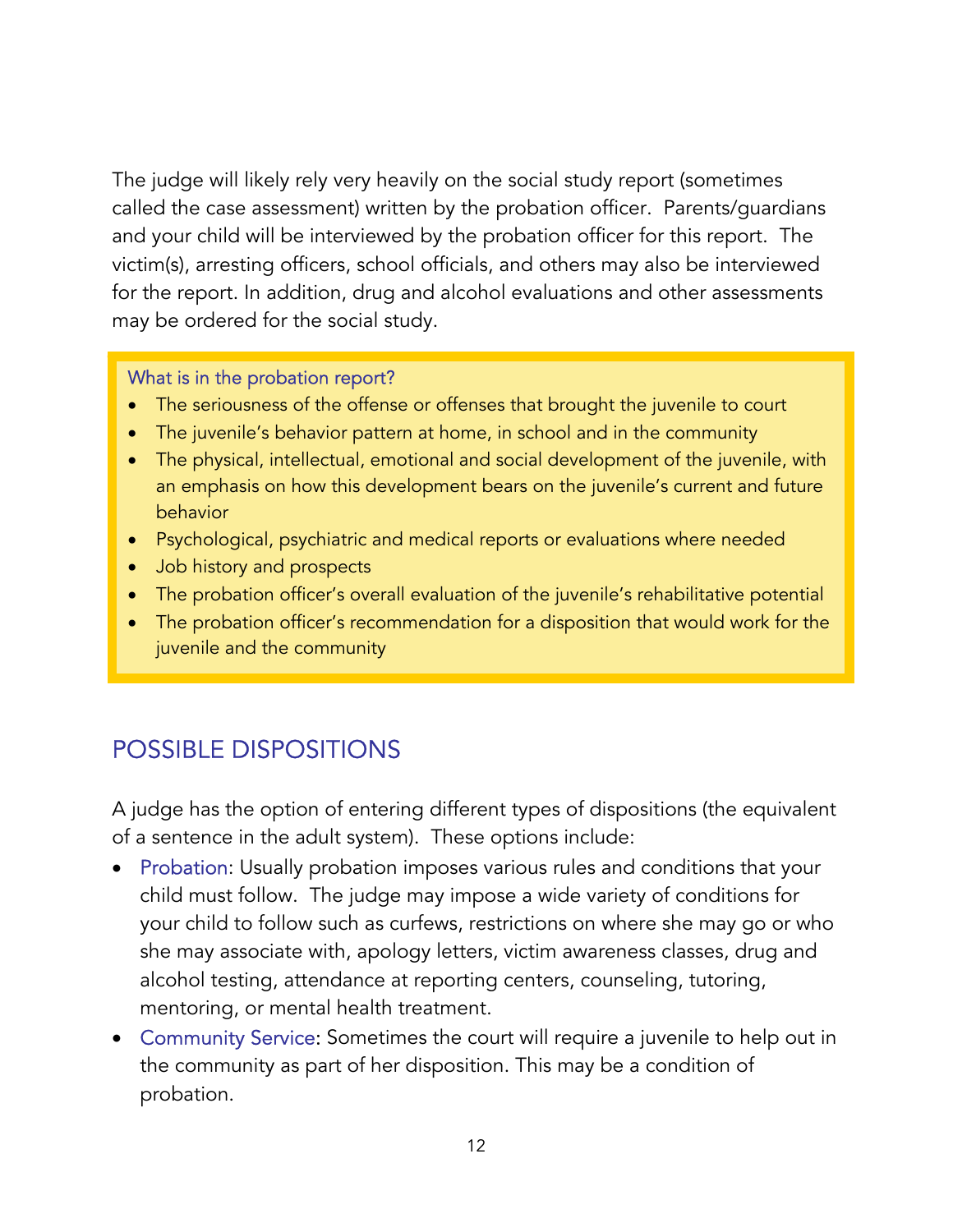- Restitution: The court may order your child to pay the victims for their losses. If so, the court may direct that your child engage in a community service or other appropriate program to earn the money for the payment. The judge cannot order the child to pay more than the child can reasonably earn. In some cases, the judge can order you to pay damages for your child's acts. However, if you cannot pay, the judge cannot use this as a reason to hold the child in a secure facility.
- Participation in court-ordered services: The court may also order your child and/or you to participate in a variety of services. These may include family counseling, individual counseling or parenting classes. In addition, the court may order that you transport your child to all of these community-based services.
- Placement: The juvenile court may place your child in a facility outside of your home. If a child is placed outside the home, the court must hold a review hearing every six months. See below for a discussion of your child's rights when he is placed outside the home. You may also be referred to Domestic Relations Court in order to pay child support when your child is placed in pre-trial or post-trial placements. The amount you must pay will depend on how much you earn.

When the judge enters a disposition, the judge may impose requirements on you as well as on your child. For example, the judge may order you to attend all delinquency proceedings, get your child to various appointments or evaluations, or participate in counseling or therapy programs. If you fail to follow the orders, the judge may hold you in contempt of court.

### What You Can Do:

Make sure you understand exactly what is expected of your child. If you do not understand all of the conditions, ASK. Do not leave the court or the probation office if you don't understand exactly what your child must do. If you think that your schedule, your child's schedule, or your child's disability will make it impossible to comply with the conditions, make sure the attorney explains those circumstances to the judge. If your child does not comply with probation expectations, she may end up back in court, and then in detention or secure placement.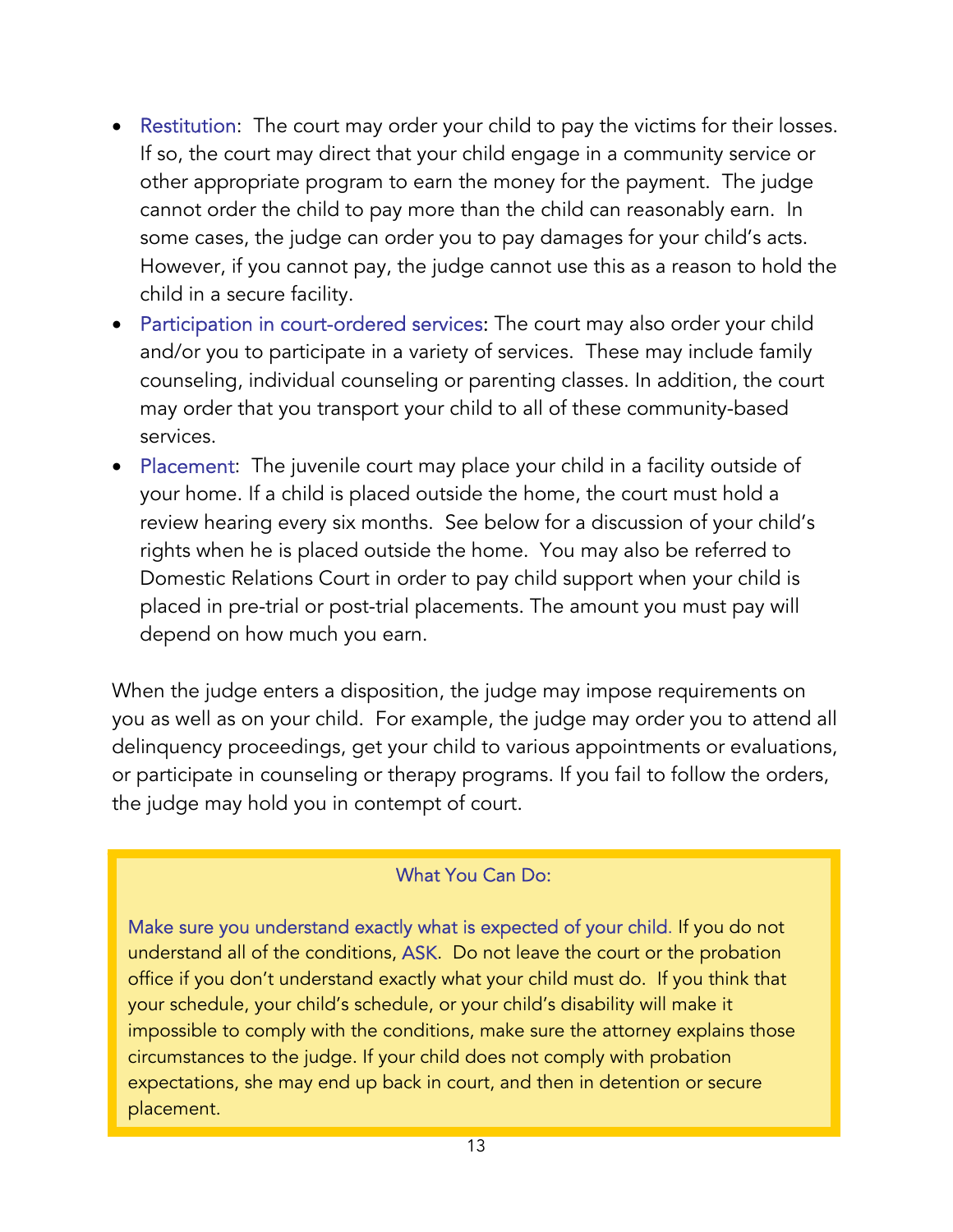## POST TRIAL DETENTION

Your child may be placed in detention while awaiting an appropriate placement if the court determines that your child may be a threat to public safety or might run away. Your child may also be placed in detention if she is waiting for transfer to a secure residential placement or has been returned from placement because she wasn't doing well there (called "failure to adjust.")

## RIGHTS OF CHILDREN WITH DISABILITIES WHEN PLACED OUTSIDE THE HOME

If your child is placed outside of your care, you and your child still have important rights:

- Your child has the right to an education. Unless your child has been convicted and is being housed in an adult facility, your school-aged child has the right to basic education under Pennsylvania law, even if your child has been adjudicated delinquent. All *pre-trial* school-age youth in either juvenile or adult facilities remain entitled to basic education under Pennsylvania law.
- If your child is in special education, he or she has the right to those services through age 21 or high school graduation: Just like in a detention facility, a placement facility must carry out the child's most recent IEP. It must get the child's school records and understand what services the child was receiving in his/her last school. The placement must develop a complete plan for your child's care and treatment within 30 days of the child's arrival. The plan must address your child's educational and health needs.
- You have a right to receive information about your child's education. You have a right to receive all copies of your child's education records.
- You have a right to participate in the child's special education planning. You have the right to attend meetings, such as IEP meetings either in person or by telephone, and to agree or disagree with an IEP plan. You may also ask that a surrogate (temporary) parent be appointed to represent your child if you are not available or able.
- Your child has the right to medical and behavioral health care. Your child has a right to a health and safety assessment within one hour of arrival at a placement facility by trained personnel. If this assessment identifies a risk, a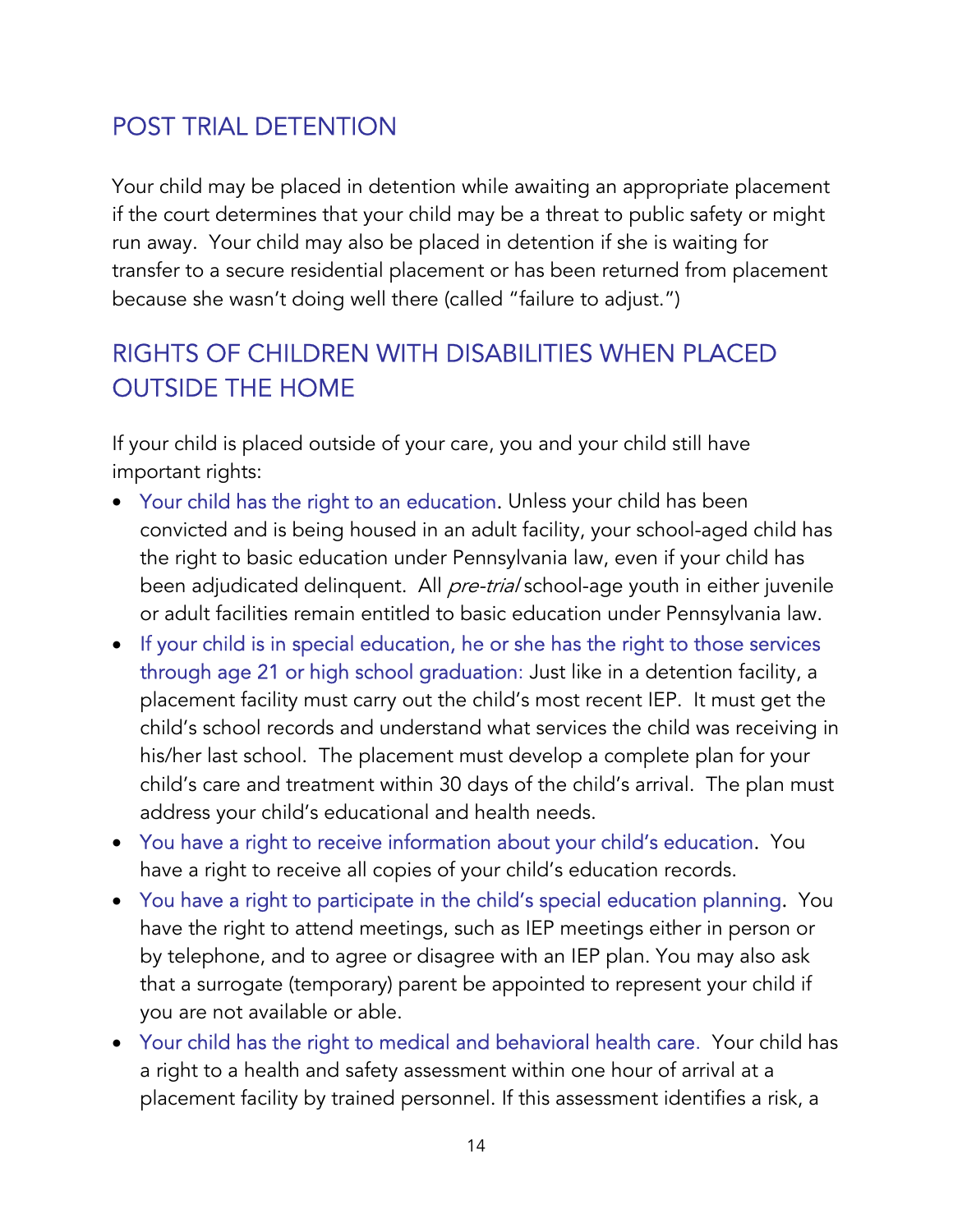written plan must be implemented within 24 hours. Your child is also entitled to a health examination by medical personnel within 96 hours of arriving at the facility.

Note: Adjudicated youth in *public* correctional institutions are generally not eligible for Medicaid, but youth in private facilities are eligible. Moreover, youth in detention pre-adjudication remain eligible for Medicaid.

### What You Can Do:

Be an advocate for your child. Discuss your child's needs with his or her doctors, counselors and teachers. Ask questions, request copies of records, and stay involved in your child's education and treatment. Attend meetings, and make decisions about your child's needs.

## AFTERCARE SERVICES

When your child first enters placement, the probation officer should begin planning for what will happen when he or she leaves to return home. The child, with the support of probation and placement staff, can start working towards goals in the community. This should include identifying an appropriate school and/or job for the child, and ensuring that the child has a safe place to stay upon release, and ensuring that the child has a way to receive needed medical or behavioral health care. Depending upon your family's particular needs, the aftercare services could order you to participate in family counseling.

Upon release, the child should have a plan in place for all of these aftercare services, and will likely have a schedule of regular meetings with the probation officer.

### What You Can Do:

Help probation and placement staff identify your child's needs and the possible resources for him or her. Once your child is home, make sure that your child gets to all required appointments and is able to comply with the aftercare services put into place.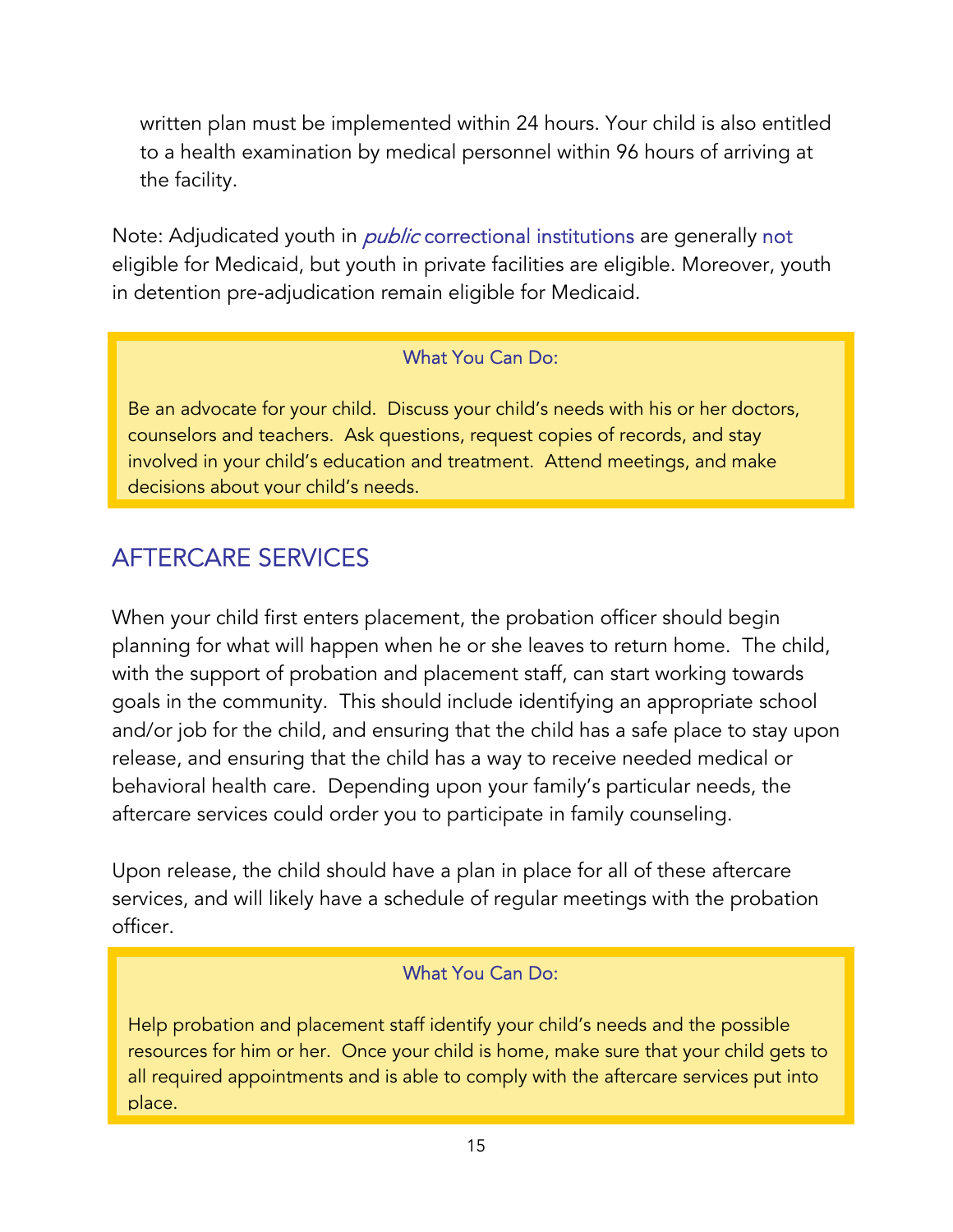## WHAT YOU MUST DO FOR YOUR CHILD:

- The court can order you to attend hearings. If you fail to appear after being ordered to do so, the court may fine you or even issue a bench warrant for your arrest. You will receive a notice with all the information about the location and time for the hearings.
- If the judge orders you to go to counseling or to attend parenting programs, you must attend or you could be found in contempt of court.
- If your child is on probation and living in your home, you will be responsible for transporting your child to all appointments. You may also be responsible for paying reasonable costs of counseling and doctor's visits.

# YOUR CHILD'S JUVENILE RECORD & EXPUNGEMENT

The moment your child enters the juvenile justice system, a record is created. When your child is arrested, there is a record of your child's arrest, even if no charges are filed. If charges are filed, the record will also include the charges filed against your child, whether your child was adjudicated delinquent, and any records from probation. Some of these records may be accessible to the public or future employers. This record may have consequences when your child is looking for a job, applying for college, seeking financial aid, seeking to serve in the military, getting a drivers' license, or applying for public benefits.

Just because your child is being arrested and charged as a juvenile, these charges are not automatically removed from their records. For your child's records to be expunged (meaning destroyed), your child or juvenile probation must file a motion for expungement.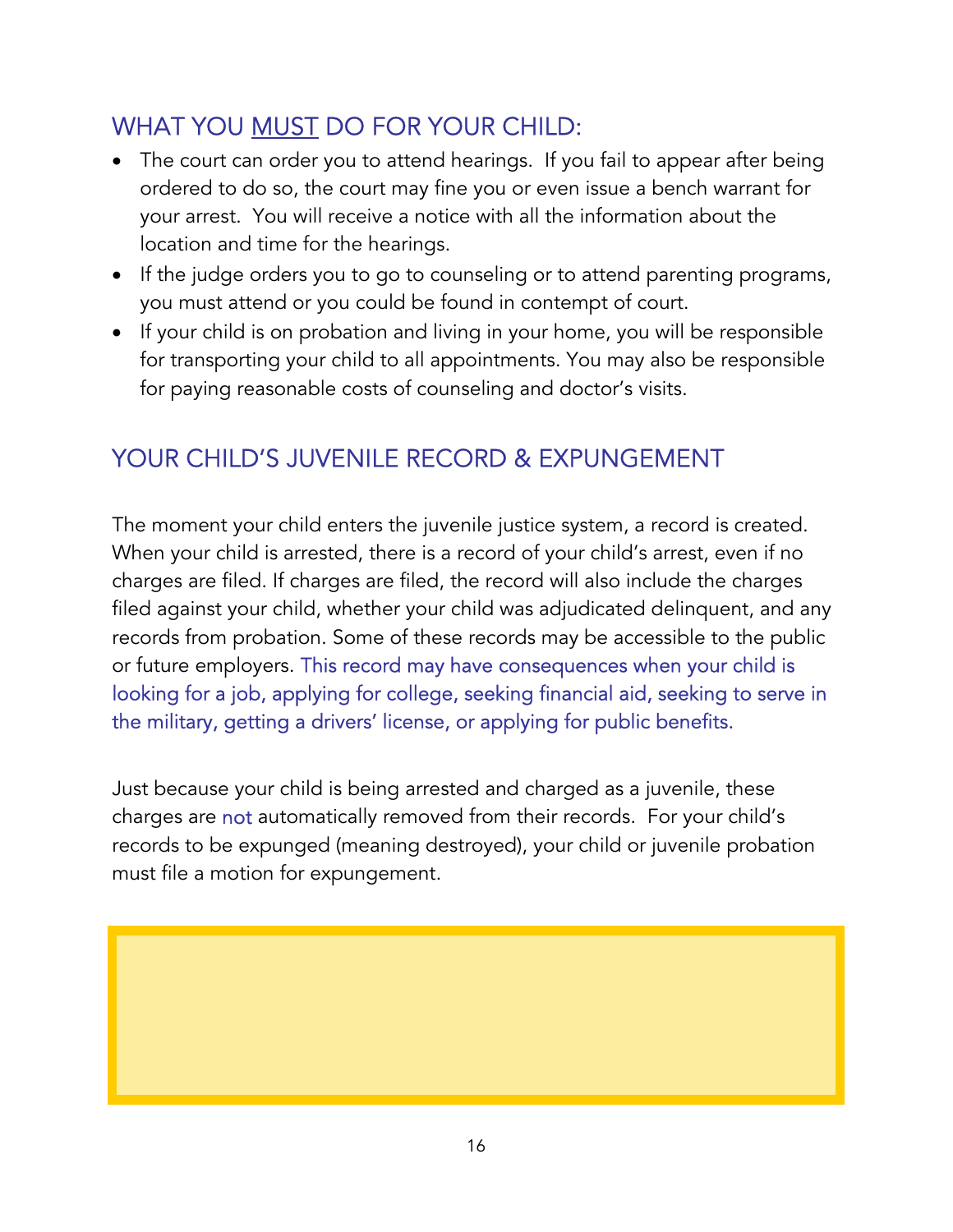## RESOURCES

#### Disability Rights Network of Pennsylvania

1414 N. Cameron St., Suite C Harrisburg, PA 17103 1-800-692-7443 http://drnpa.org

#### Education Law Center

The Philadelphia Building 1315 Walnut Street, 4th Floor Philadelphia, PA 19107-4717 215-238-6970 [www.elc-pa.org](http://www.elc-pa.org/)

#### Juvenile Law Center

The Philadelphia Building 1315 Walnut Street, 4th Floor Philadelphia, PA 19107-4717 215-625-0551 www.jlc.org

#### Mental Health Association in Pennsylvania

1414 N. Cameron Street, 1st Floor Harrisburg, PA 17103 717-346-0549 www.mhapa.org

#### The National Center on Education, Disability and Juvenile Justice

University of Maryland 1224 Benjamin Building College Park, MD 20742 (301) 405-6462 www.edjj.org

#### The National Center for Mental Health and Juvenile Justice

345 Delaware Avenue Delmar, New York 12054 866-9NCMHJJ [www.ncmhjj.com](http://www.ncmhjj.com/)

#### National Federation of Families for Children's Mental Health

9605 Medical Center Drive Rockville, MD 20850 240-403-1901 [www.ffcmh.org](http://www.ffcmh.org/)

#### Parents Exchange

102 E. Mermaid Lane Philadelphia, PA 19118 215-242-9501 http://pex.tripod.com

#### Parents Involved Network (PIN)

1211 Chestnut Street, 11th Floor Philadelphia, PA 19107 215-751-1800 www.pinofpa.org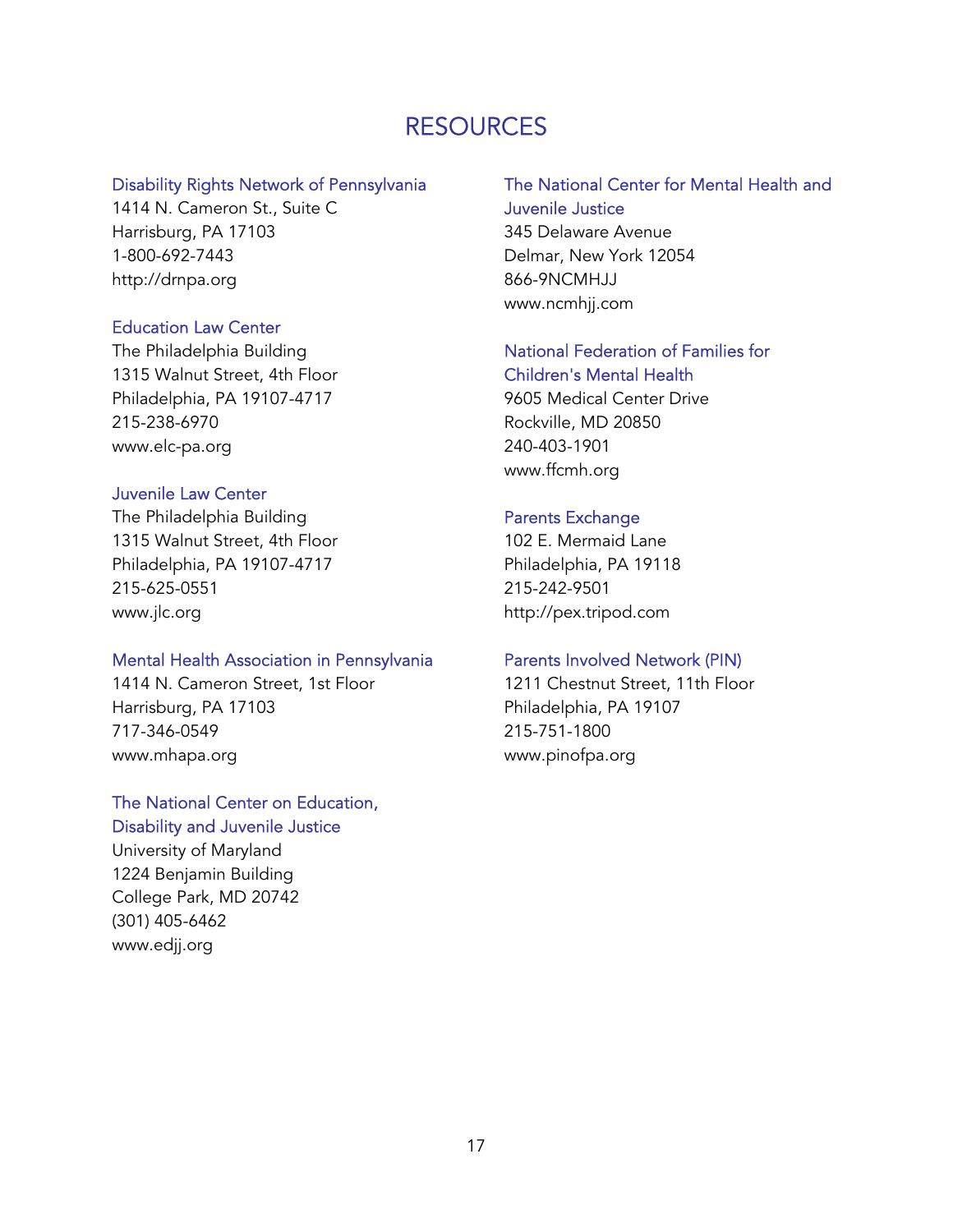## IMPORTANT TERMS

Adjudication/Adjudication Hearing: An adjudication hearing is the hearing at which a judge hears witnesses, receives evidence and makes a finding about whether the youth was involved in the offense and whether the child is in need of treatment, rehabilitation, and supervision. If a child is adjudicated delinquent in the juvenile justice system, that is similar to being found "guilty" or being "convicted" in the adult criminal system.

Admission: An admission is when the juvenile tells the court that he/she committed the offense.

Aftercare: Aftercare is the period of time after out-of-home placement where the juvenile is still being watched by the court. The child is generally supervised and may have several requirements that he or must meet. For example: attending school, staying away from gangs, staying away from drugs and alcohol.

Appeal: The process of asking a higher court to change the result of the case.

Arrest: The moment when the juvenile is taken into custody.

Charge: This is the crime that the child is formally accused of committing.

**Competency:** The ability to understand your rights and how to exercise them and the ability to help your lawyer prepare for your defense. A person who is not competent cannot be brought to trial.

Counsel: Another word for lawyer, attorney, public defender, juvenile defender-all of these mean the same thing.

Delinquent child: A child ten years of age or older whom the court has found to have committed a delinquent act and is in need of treatment, supervision or rehabilitation.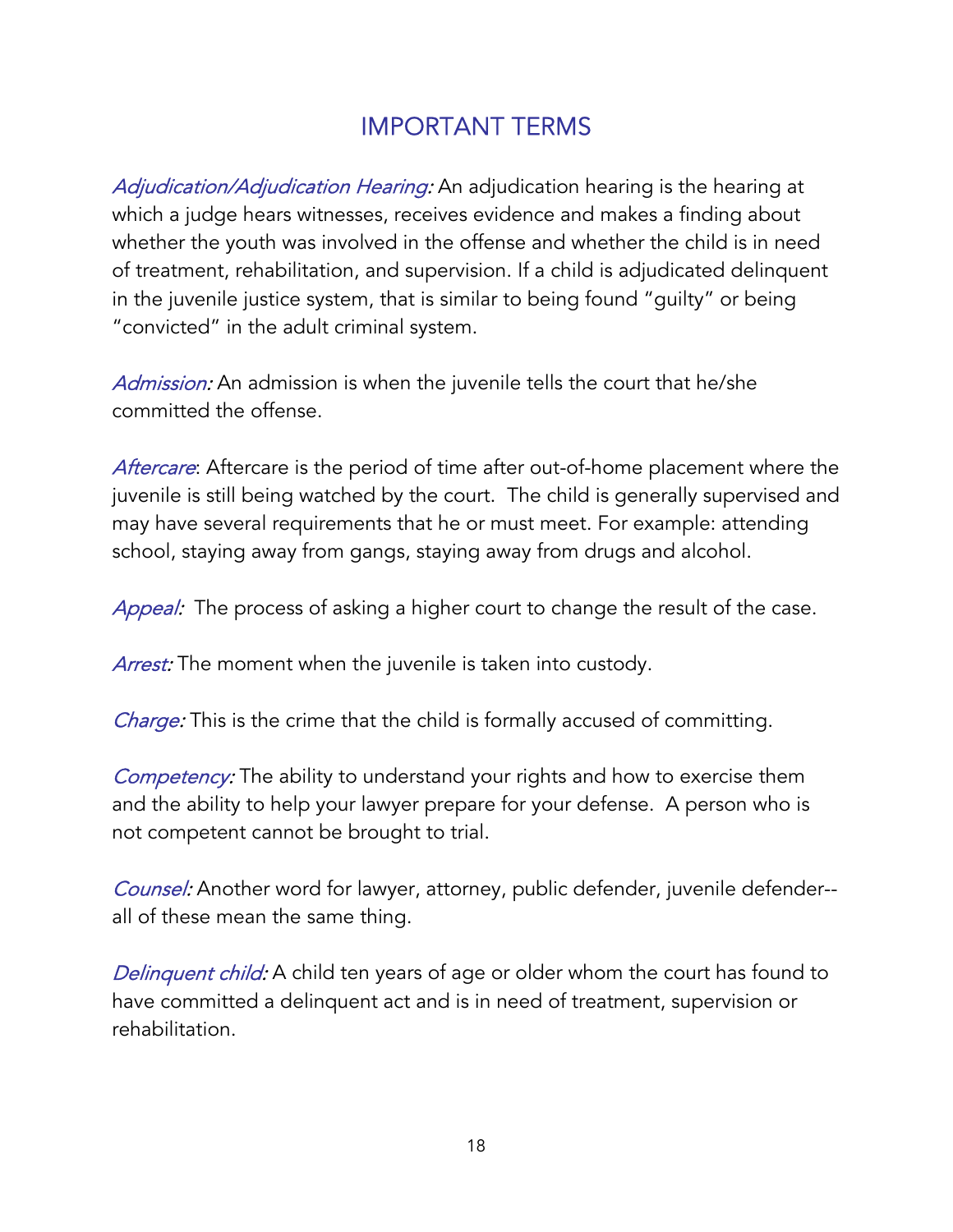Delinquent act/offense: A delinquent offense is an offense that if committed by an adult would be a crime as defined by law. This does not include crimes like missing school and breaking curfew.

Defendant: The person accused of committing the crime. Though youth in juvenile courts are not defendants (the term defendant is only used in adult criminal court), you may hear people using the term to describe children accused of committing offenses.

Detention: Detention is a place where a juvenile is juvenile is held temporarily at a facility such as a police station or juvenile hall.

**Disposition:** A disposition is the court's decision about the exact type of treatment, punishment, or rehabilitation that a child found to be delinquent must go through. In the adult criminal system, this is called "sentencing."

Due process: The guarantees of fairness and justice in court.

Hearing: Any time you go to court and speak to the judge.

Home supervision: When a youth is allowed to go home, but is required to sign a form agreeing to follow certain rules that he judge made (like curfew and going to school).

**IDEA:** The Individuals with Disabilities Education Act (IDEA) is a law that gives children with disabilities a right to an appropriate education. The law gives children and their parents the right to have educational testing and to have the school create a special education plan (IEP) to help the child learn.

**IEP:** Individualized Education Plan created by the school with input from the parents. Parents must sign off on the IEP in order for it to be valid. If a parent doesn't sign the IEP, the parent can challenge the plan in mediation and then in administrative hearing.

Incarceration: Incarceration is when a child is committed to a secure community based or juvenile correctional facility.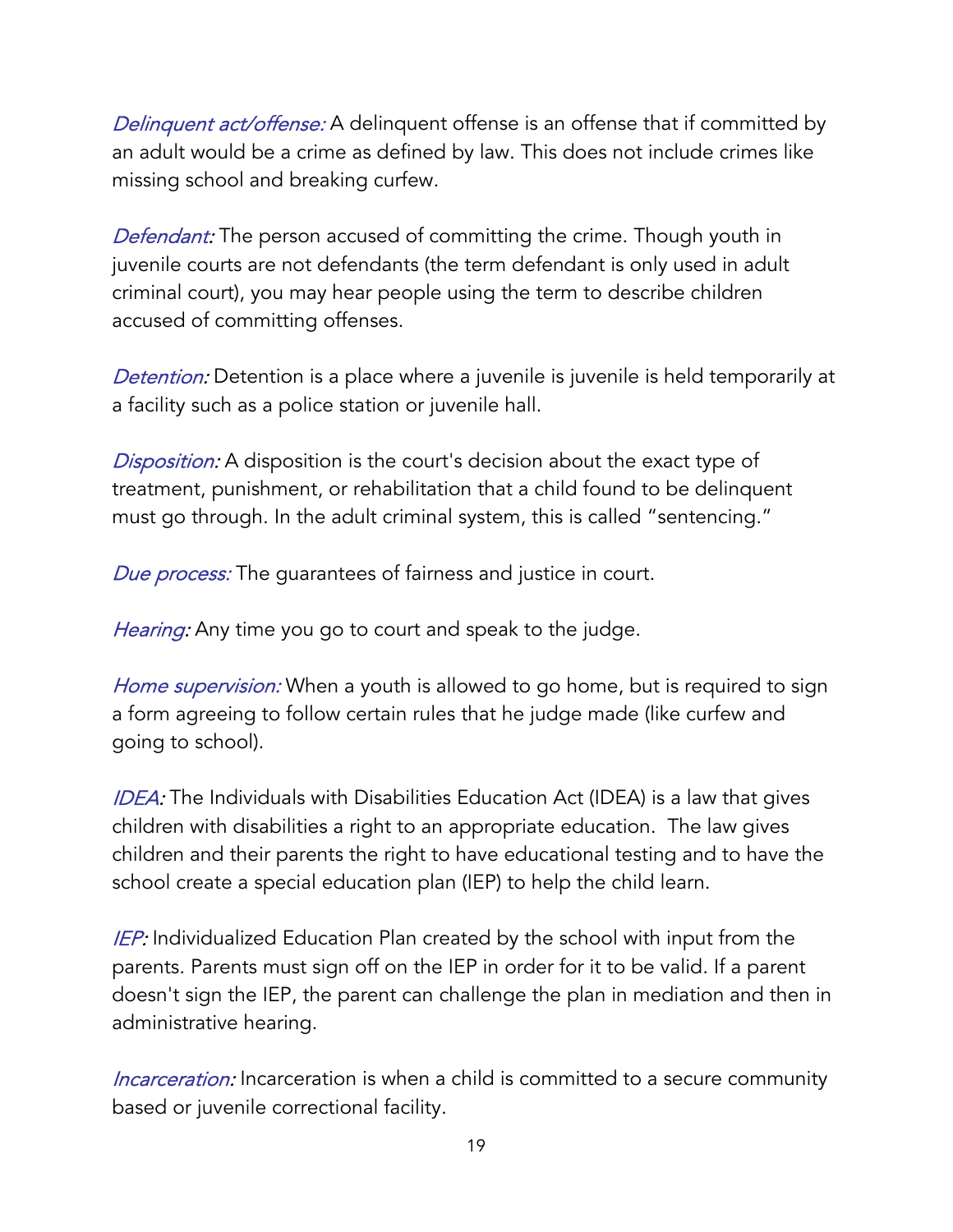Informal probation: Informal probation usually means the child lives at home, but has to follow some rules for at least 6 months. If the rules are followed, the charges will be dismissed and the child's record will remain clean. The probation officer can send the child to informal probation without going to court or a judge can order it after going to court.

Interrogation: Questioning of a suspect or witness.

Juvenile: A juvenile is a person under 18 years old – the same as a minor.

Minor: A minor is a person under 18 years old – the same as a juvenile.

Notice: Making the juvenile and you aware of the charges against the child and the date and time of court appearances.

**Petition:** The legal paper that says what the charges are. If the petition is "sustained" that means that the judge found that the charges against the juvenile are true.

**Preventive Detention:** When the juvenile is held in a detention center or other facility because the court thinks that the juvenile likely committed a crime.

Plead: A statement by the juvenile indicating whether he/she is quilty or not guilty of the charges filed.

*Probation:* A person on probation is outside of juvenile hall--living alone, with parents or guardians or in an out-of-home placement but is still supervised by the probation officer and still must follow the probation officer's rules.

Prosecutor: The district attorney – the government lawyer who tries to prove that the juvenile committed the offense.

Rehabilitation: Process by which a person convicted of a crime is changed so that she/he is not likely to commit more crimes.